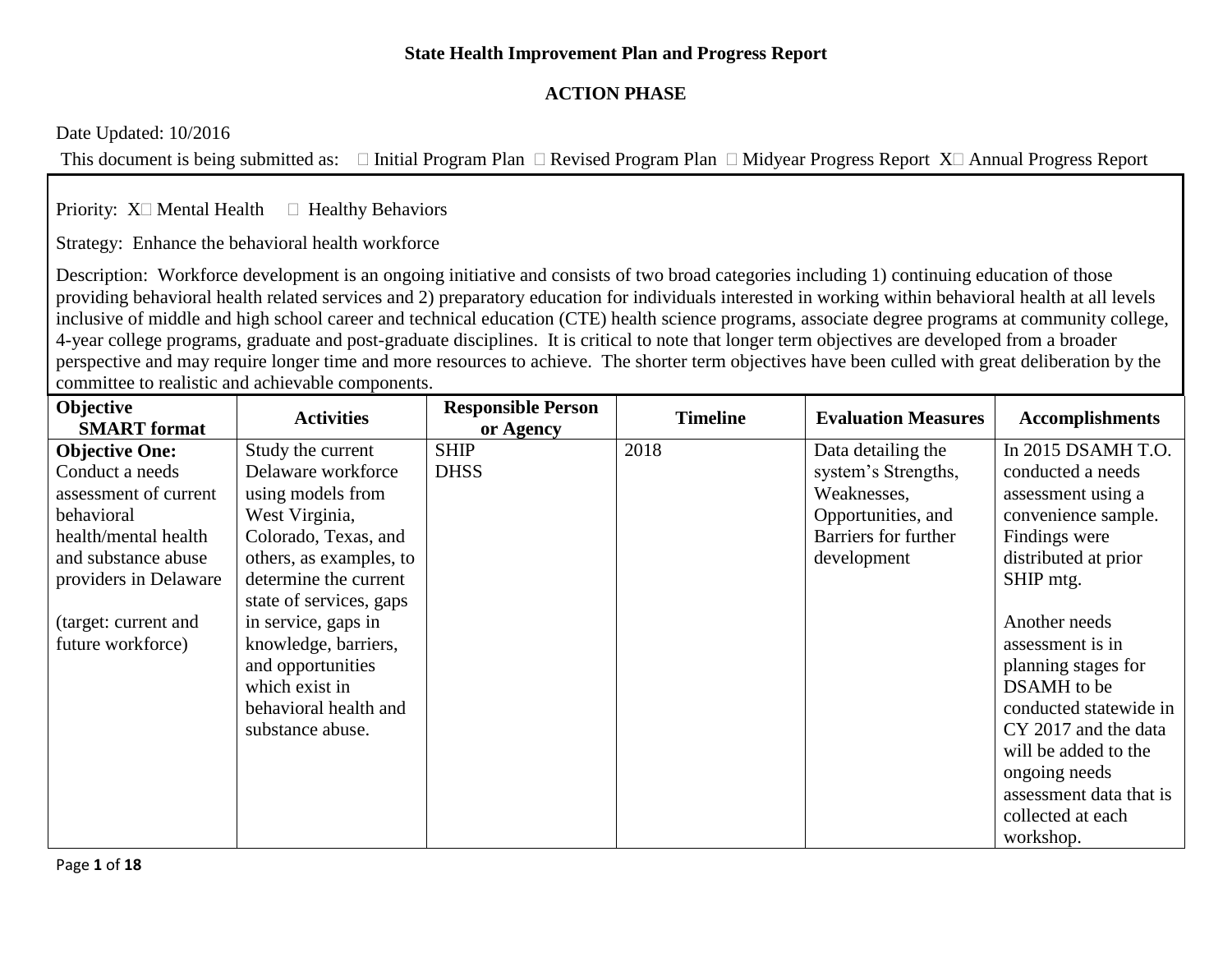| <b>Objective Two:</b>     |                          |                       |                      |                         |                          |
|---------------------------|--------------------------|-----------------------|----------------------|-------------------------|--------------------------|
| Increase access to        | Study the features of    | Strategy #2 members   | December 2014 for    | List of workforce       | In 2014 Strategy $#2$    |
| training resources        | similar entities that    |                       | preliminary data and | development ideas       | committee members        |
| related to behavioral     | have been created        |                       | ongoing from         | garnered from other     | accessed U.S. SHIP       |
| healthcare; main focus    | throughout the $US -$    |                       | subsequent strategy  | SHIPs and integrated    | plans that informed      |
| on Alcohol and other      | other SHIPs              |                       | committees           | into DE strategies      | this plan.               |
| Drug (AOD) related        |                          |                       |                      |                         |                          |
| topics due to severity    | Assess continuing        | Strategy #2 committee | 2015 and ongoing     | Initiatives are listed  | <b>Delaware Learning</b> |
| of substance use issues   | education offerings      | started this through  |                      | through SHIP and        | Center (DLC) has         |
| in DE and reports for a   | and other workforce      | discussion; to be     |                      | SHIP partners           | been implemented         |
| need of certified         | development              | continued by SHIP     |                      | contribute regularly    | throughout the State     |
| providers as well as      | initiatives within DE    | committees            |                      | through SHIP            | of Delaware; since       |
| providers who are         | agencies, in other DE    |                       |                      | meetings and            | January 2016             |
| using Evidence Based      | statewide health         |                       |                      | eventually through      | continuing education     |
| Practices (EBPs)          | related plans and        |                       |                      | electronic repository   | on behavioral            |
| and/or Evidence           | forums, colleges and     |                       |                      |                         | healthcare and           |
| <b>Informed Practices</b> | universities, and        |                       |                      |                         | integrated care topics   |
| and who are aware of      | professional             |                       |                      |                         | are available to         |
| newer treatment           | associations to $(1)$    |                       |                      |                         | everyone in DE           |
| approaches; provide       | develop consistency of   |                       |                      |                         | through the Division     |
| access to training in     | behavioral health        |                       |                      |                         | of Substance Abuse       |
| models of integrated      | related training and (2) |                       |                      |                         | and Mental Health        |
| behavioral and            | share/maximize           |                       |                      |                         | training office          |
| physical health care      | resources while          |                       |                      |                         | offerings and can be     |
| consistent with SHIP      | avoiding duplication,    |                       |                      |                         | accessed by              |
| and Affordable Care       | and (3) coordinate       |                       |                      |                         | https://stateofdelaware  |
| Act (ACA)                 | efforts                  |                       |                      |                         | .csod.com/default.aspx   |
|                           |                          |                       |                      |                         | ?c_dsamh-selfreg         |
| (target: current          |                          |                       |                      |                         |                          |
| workforce)                | Map locations of         |                       |                      |                         |                          |
|                           | offerings to assess      | <b>SHIP Committee</b> | 2015 and ongoing     | Identified training     | <b>DSAMH</b> is offering |
|                           | geographical gaps to     | initially and through |                      | resources are available | CEU workshops in all     |
|                           | include representation   | electronic repository |                      | proportionate to        | three DE counties and    |
|                           | in all three $(3)$       | eventually            |                      | provider populations    | are accessible to        |
|                           | counties including east  |                       |                      | in all three $(3)$      | everyone as described    |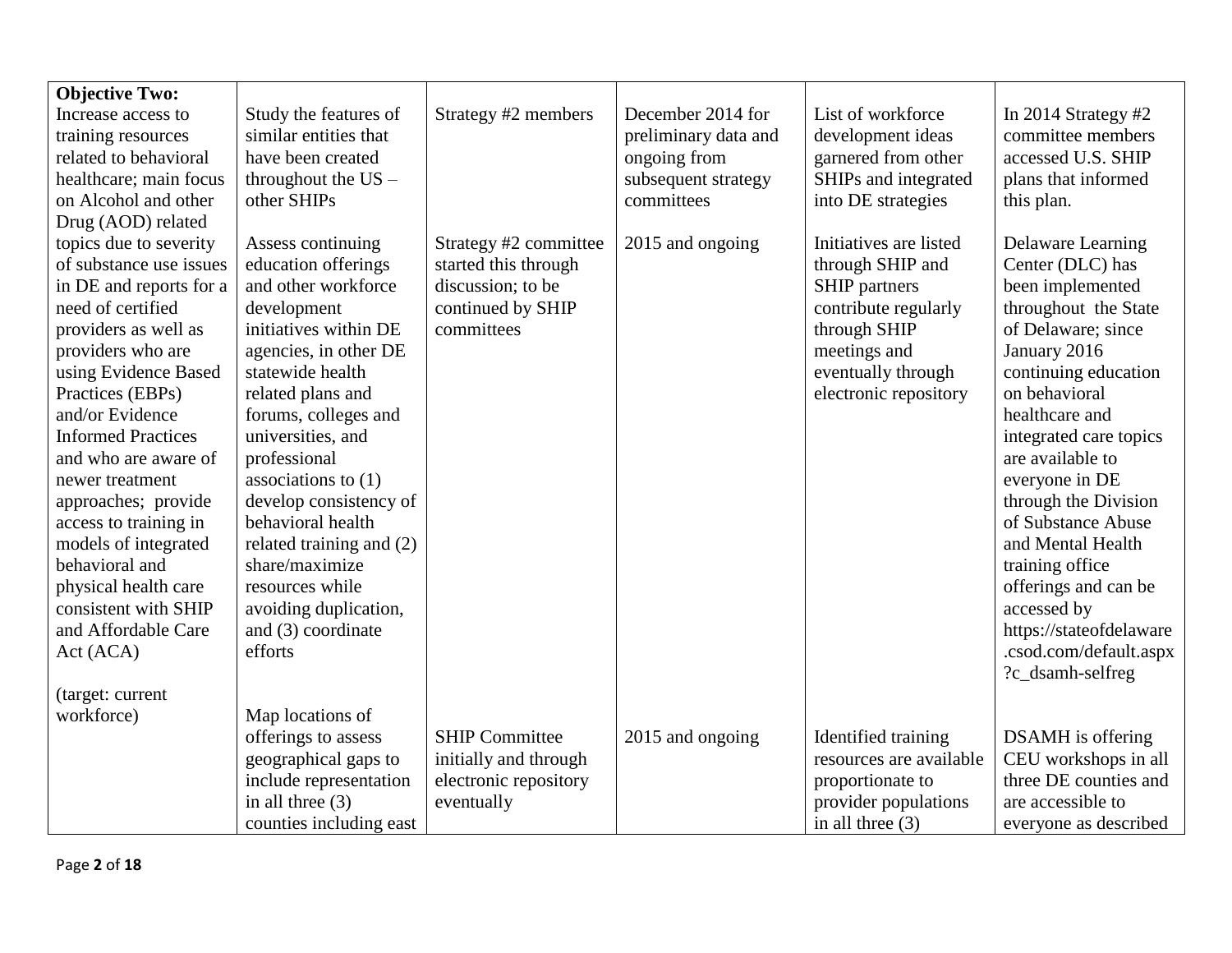| and west Sussex<br>County<br>Assess offerings via<br>other sources that<br>could provide<br>continuing education,<br>certificates or college<br>credits, e.g., Massive<br><b>Open Online Courses</b><br>(MOOCs) | <b>SHIP</b>                                           | 2015 and ongoing | counties.<br>Initiatives are listed<br>through SHIP and<br><b>SHIP</b> partners<br>contribute regularly<br>through SHIP<br>meetings and<br>eventually through<br>electronic repository | above through the<br><b>DLC</b><br>WU and DTTC<br>continue to develop<br>partnerships for<br>Continuing Education,<br>certificates and college<br>credits. In October,<br>November, and<br>December of 2016 A<br>Progressive<br>Conference offered by<br><b>DSAMH</b> Training<br>Office provides 54<br>workshops that WU is<br>also offering college<br>credits for completion.<br>WU added 'stackable<br>credentials' in the last<br>year including:<br>holistic/palliative for<br>nurses; and health |
|-----------------------------------------------------------------------------------------------------------------------------------------------------------------------------------------------------------------|-------------------------------------------------------|------------------|----------------------------------------------------------------------------------------------------------------------------------------------------------------------------------------|---------------------------------------------------------------------------------------------------------------------------------------------------------------------------------------------------------------------------------------------------------------------------------------------------------------------------------------------------------------------------------------------------------------------------------------------------------------------------------------------------------|
|                                                                                                                                                                                                                 |                                                       |                  |                                                                                                                                                                                        | promotion, trauma<br>informed care and<br>Hispanic culture for<br>larger population.                                                                                                                                                                                                                                                                                                                                                                                                                    |
| Create a central<br>electronic repository<br>for information about<br>mental and behavioral<br>healthcare training,                                                                                             | SHIP as it develops<br>and as SHIP garners<br>funding | 2018             | Electronic repository<br>is available, accessible<br>by all Delawareans,<br>and all training is<br>posted by entities who<br>are offering                                              | While this is not<br>complete, the initiation<br>of the DLC is a step in<br>the right direction<br>toward completion.<br>The challenge is that                                                                                                                                                                                                                                                                                                                                                          |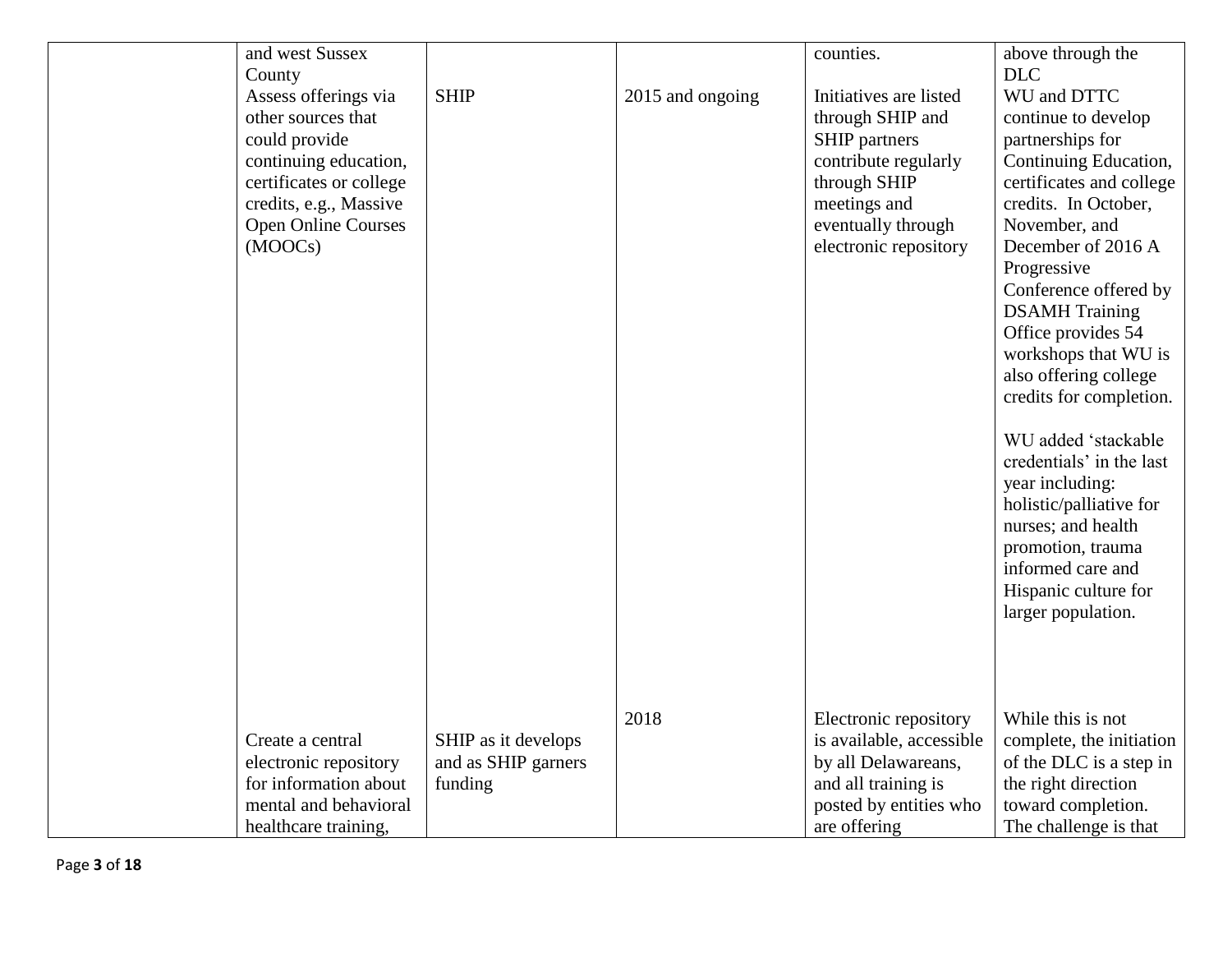| Clearinghouse<br>development, and/or          |                                        |                                                 | educational<br>opportunities    | not everyone has<br>joined the DLC.             |
|-----------------------------------------------|----------------------------------------|-------------------------------------------------|---------------------------------|-------------------------------------------------|
| website links.                                |                                        |                                                 |                                 |                                                 |
|                                               |                                        |                                                 |                                 |                                                 |
|                                               |                                        | 2018                                            | Guidelines are                  | <b>Delaware Learning</b>                        |
| Obtain and                                    | SHIP as it develops                    |                                                 | developed and                   | Center has been                                 |
| disseminate evidence-                         | and garners funding                    |                                                 | disseminated                    | implemented for all                             |
| based and/or evidence-<br>informed guidelines |                                        |                                                 |                                 | State employees; The<br><b>DSAMH</b> portion is |
| for behavioral health                         |                                        |                                                 |                                 | open to all citizens to                         |
| disease management,                           |                                        |                                                 |                                 | register for behavioral                         |
| specifically depression                       |                                        |                                                 |                                 | health related content                          |
| to begin with, to                             |                                        |                                                 |                                 |                                                 |
| primary care providers                        |                                        |                                                 |                                 |                                                 |
| to improve early                              |                                        |                                                 |                                 |                                                 |
| diagnostic evaluation,<br>treatment, care     |                                        |                                                 |                                 |                                                 |
| coordination, and                             |                                        |                                                 |                                 |                                                 |
| follow-up support of                          |                                        |                                                 |                                 |                                                 |
| individuals                                   |                                        |                                                 |                                 |                                                 |
|                                               |                                        | 2018 for electronic                             | MSD is part of                  | MSD is part of larger                           |
| Coordinate with                               | Add Medical Society                    | repository                                      | electronic repository           | SHIP and related                                |
| Medical Society of                            | of Delaware to SHIP                    |                                                 |                                 | health initiatives as                           |
| Delaware (MSD) and<br>other organizations to  | structure and include<br>in electronic | 2015 $&$ ongoing for<br>initial coordination of | MSD is integral part<br>of SHIP | determined at 2015<br>annual SHIP meeting.      |
| create and implement                          | repository                             | efforts                                         |                                 |                                                 |
| continuing education                          |                                        |                                                 |                                 |                                                 |
| on depression for                             |                                        |                                                 |                                 |                                                 |
| physicians, nurses, and                       |                                        |                                                 |                                 |                                                 |
| other health                                  |                                        |                                                 |                                 |                                                 |
| professionals                                 |                                        |                                                 |                                 |                                                 |
| Create learning                               |                                        |                                                 |                                 |                                                 |
| opportunities                                 |                                        |                                                 |                                 |                                                 |
| (MOOCs, webinars,                             |                                        |                                                 |                                 |                                                 |
| etc.) on the Business                         |                                        |                                                 |                                 |                                                 |
| of Health Care, which                         |                                        |                                                 |                                 |                                                 |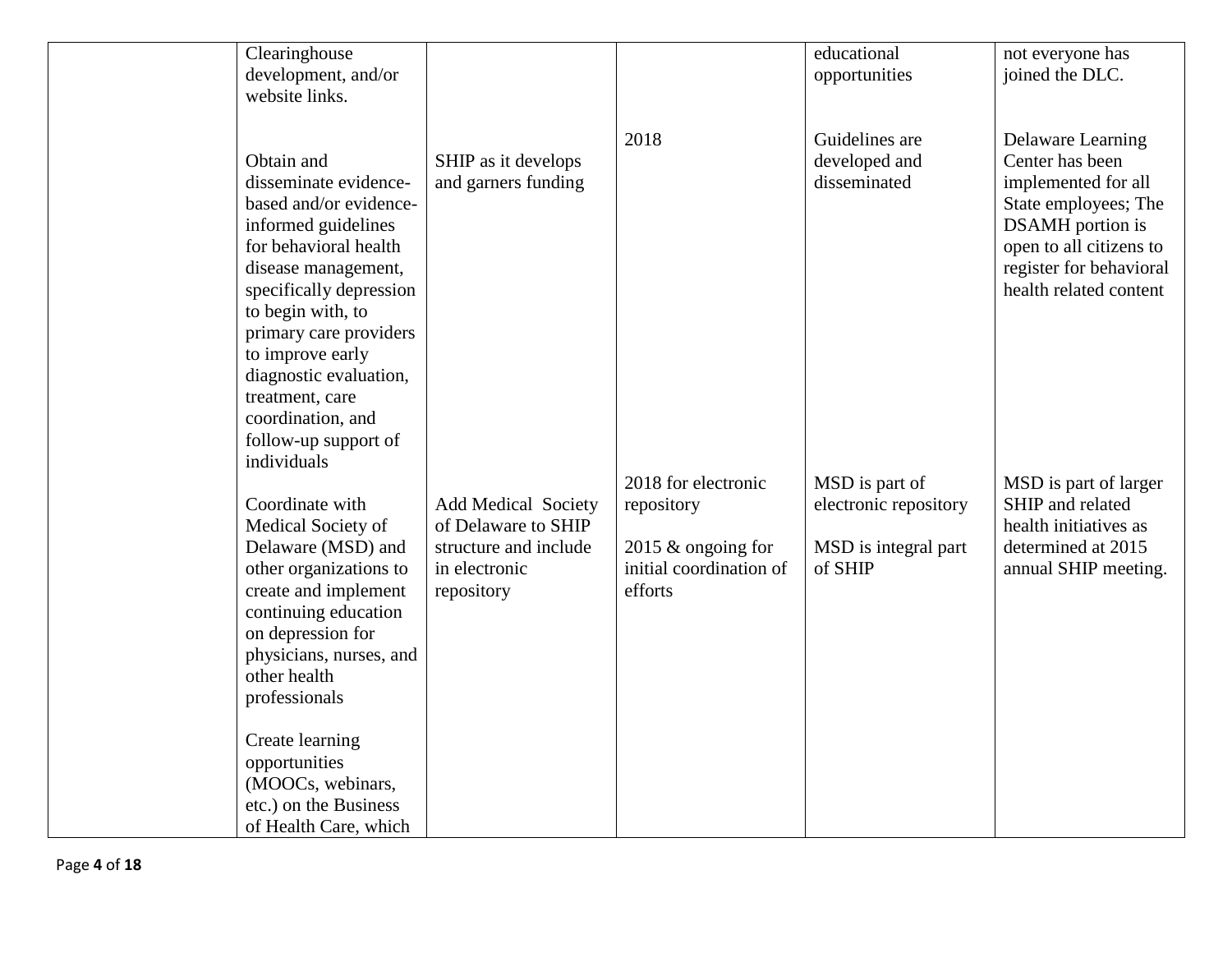| covers the aspects of<br>health care financing,<br>managed care,<br>Accountable Care<br>Organizations (ACOs)<br>etc.<br><b>Implement Smart</b><br><b>Moves/Smart Choices</b><br>Prescription Drug<br><b>Abuse Prevention</b><br>Program in K-12                                                     | DHHS (Medicaid)<br><b>MSD</b> or Managed<br>Care Organizations<br>(MCOs)<br><b>Insurance Commission</b><br>Licensing boards<br><b>IHEs</b> | 2015 and ongoing                                                                | Learning opportunities<br>are available<br># of enrollees                                                       | In June 2015 MSD<br>partnered with<br>Christiana Care to<br>provide SUD training;<br>additional planning for<br>subsequent years is in<br>progress |
|-----------------------------------------------------------------------------------------------------------------------------------------------------------------------------------------------------------------------------------------------------------------------------------------------------|--------------------------------------------------------------------------------------------------------------------------------------------|---------------------------------------------------------------------------------|-----------------------------------------------------------------------------------------------------------------|----------------------------------------------------------------------------------------------------------------------------------------------------|
| Delaware schools.<br>Train health educators<br>and school nurses in<br><b>Smart Moves/Smart</b><br>Choices                                                                                                                                                                                          | Division of Public<br>Health (DPH),<br>Department of<br>Education (DOE)                                                                    | <b>Ongoing</b>                                                                  | Pre and Post<br>Evaluations                                                                                     | <b>Health Education</b><br>teachers continued to<br>be trained in the Smart<br>Moves/Smart Choices<br>curriculum.                                  |
| Implement state-wide<br>Project Extension for<br>Community<br><b>Healthcare Outcomes</b><br>(Project ECHO) which<br>is an online<br>professional learning<br>community that will<br>improve the chronic<br>pain expertise among<br>primary care providers<br>and stimulate<br>collaboration among a | <b>DPH</b><br><b>DOE</b><br><b>DHSS</b><br>Medical Society of<br>Delaware (MSD)<br>Prescription Drug<br><b>Action Committee</b><br>(PDAC)  | 2015 and ongoing<br>2015 and ongoing.<br>New cohort will start<br>in March 2015 | Number of health<br>educators trained<br>Number of school<br>nurses trained<br>Pre and post test<br>evaluations |                                                                                                                                                    |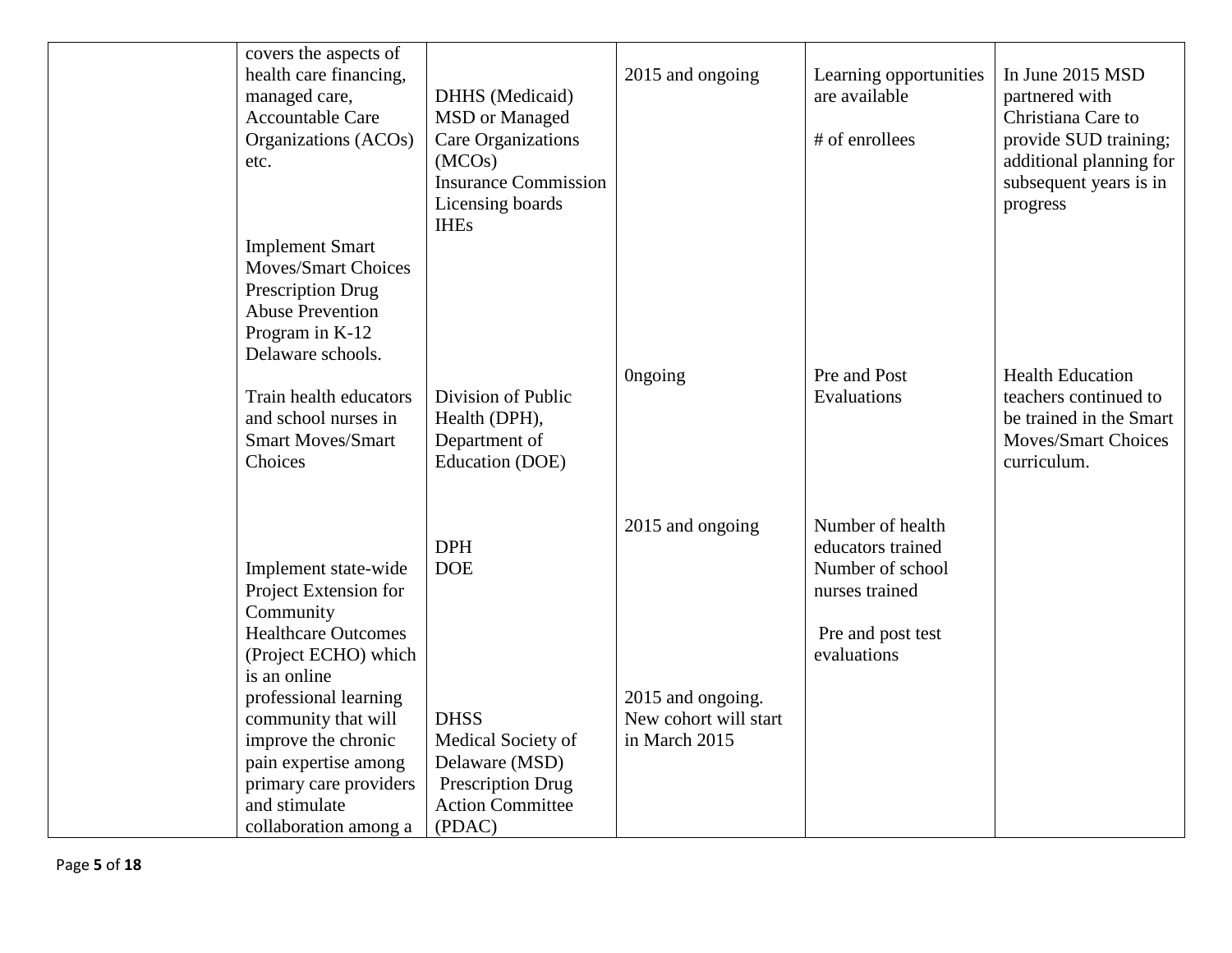| multidisciplinary           |                              |                  |                         |                       |
|-----------------------------|------------------------------|------------------|-------------------------|-----------------------|
| team.                       |                              |                  |                         |                       |
|                             |                              |                  |                         |                       |
| Advocate change with        |                              |                  |                         |                       |
| state licensing boards      |                              |                  |                         |                       |
| (psychology, social         |                              |                  |                         |                       |
| work, counseling, etc.)     |                              |                  |                         |                       |
| to require providers to     |                              |                  |                         |                       |
| participate in training     |                              |                  |                         |                       |
| on integrated care.         |                              | 2018             | Requirement             |                       |
|                             | <b>SHIP</b>                  |                  | developed and           |                       |
|                             | Delaware Board of            |                  | enforced for license    |                       |
| <b>Partner with Central</b> | Professional                 |                  | renewal and for         |                       |
| <b>East Addiction</b>       | Regulations                  |                  | certifications, as      |                       |
| <b>Technology Transfer</b>  | <b>Independent Licensing</b> |                  | applicable              |                       |
| Center (CE-ATTC) to         | <b>Certification Boards</b>  |                  |                         |                       |
| bring addiction             | e.g. Delaware                |                  |                         |                       |
| training on Medication      | <b>Certification Board</b>   |                  |                         |                       |
| <b>Assisted Treatment,</b>  |                              | 2015 and ongoing | Partnerships            | CE-ATTC partnership   |
| HIV/Psychiatry, and         | <b>CE-ATTC</b>               |                  | established             | re-established 2015   |
| other Alcohol and           | <b>SHIP</b>                  |                  |                         |                       |
| other Drug (AOD)            | <b>DHSS</b>                  |                  | Number of training      | <b>CE-ATTC/DSAMH</b>  |
| topics to Delaware          | <b>MSD</b>                   |                  | programs offered        | provided 14           |
| programs.                   | PA/Mid-Atlantic HIV          |                  |                         | workshops in Dec.     |
| Create a Summer             | Consortium at                |                  | Number of               | 2015 on AOD           |
| Seminar and other           | Christiana Care              |                  | participants in         | attended by 500       |
| series for mental           |                              |                  | programs                | persons; CE-ATTC      |
| health professionals        |                              |                  |                         | continues to partner  |
| that address skills and     |                              |                  |                         | with DSAMH to         |
| knowledge based             |                              |                  |                         | provide AOD related   |
| training in common          |                              |                  |                         | education             |
| core subject areas in       |                              |                  |                         |                       |
| the field of mental         |                              | 2015             | Number of               | June 2015 DPCA        |
| health.                     | <b>Delaware Professional</b> |                  | professionals attending | offered a summer      |
|                             | Counselors                   |                  |                         | training on substance |
|                             | Association                  |                  | <b>Evaluation</b> of    | use conditions        |
|                             | Wilmington                   |                  | workshops               |                       |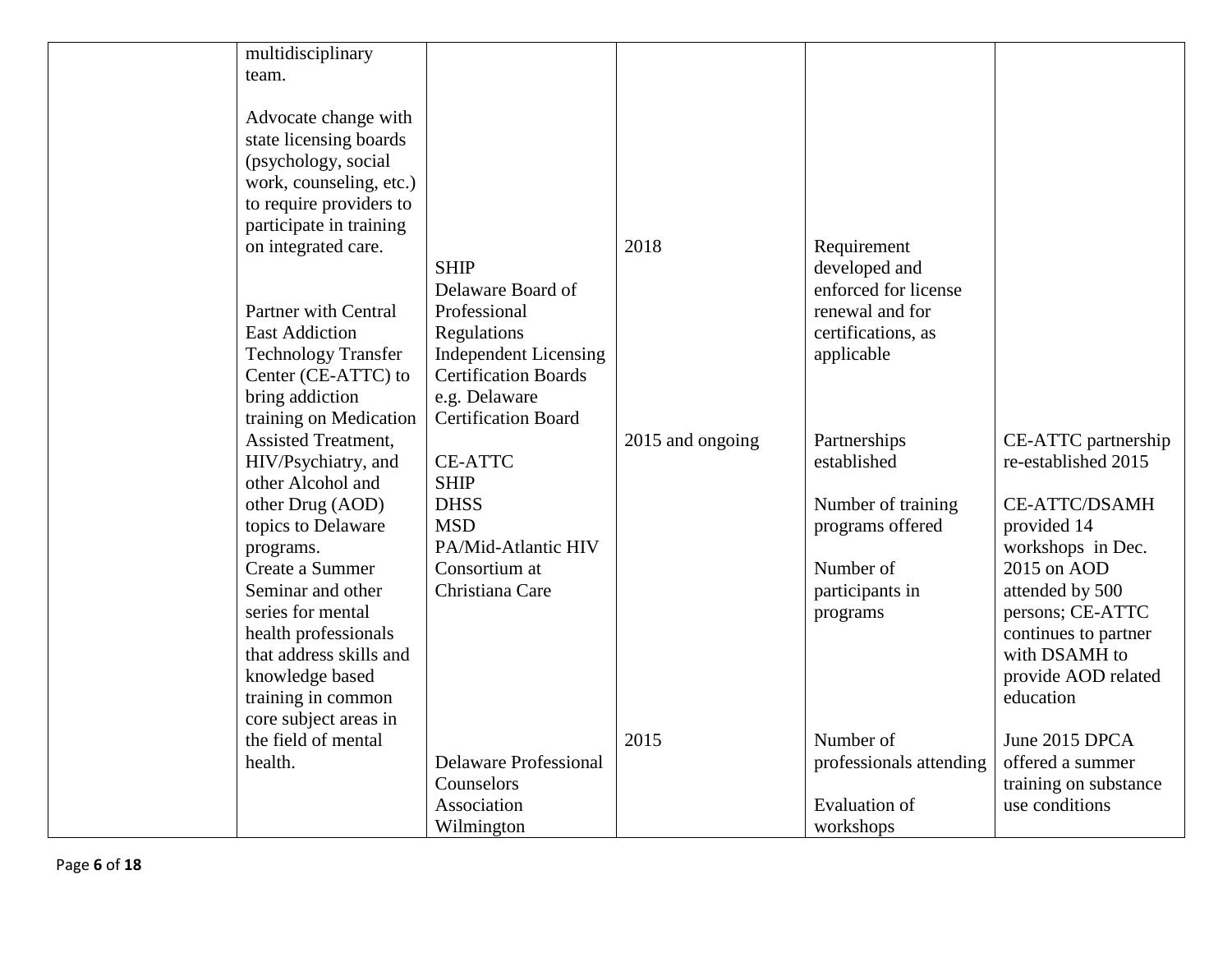|  | <b>University Clinical</b> |                  | A fall 2016            |
|--|----------------------------|------------------|------------------------|
|  | Mental Health              | Credentialing of | conference/seminar is  |
|  | Counseling program         | presenters       | in the planning stages |
|  | <b>NAMI</b>                |                  | and will involve       |
|  | <b>DSAMH</b>               |                  | several of these       |
|  | Mental Health              |                  | partners.              |
|  | Association                |                  |                        |
|  | Veterans                   |                  |                        |
|  | Administration             |                  |                        |
|  |                            |                  |                        |
|  |                            |                  |                        |
|  |                            |                  |                        |
|  |                            |                  |                        |
|  |                            |                  |                        |
|  |                            |                  |                        |
|  |                            |                  |                        |
|  |                            |                  |                        |
|  |                            |                  |                        |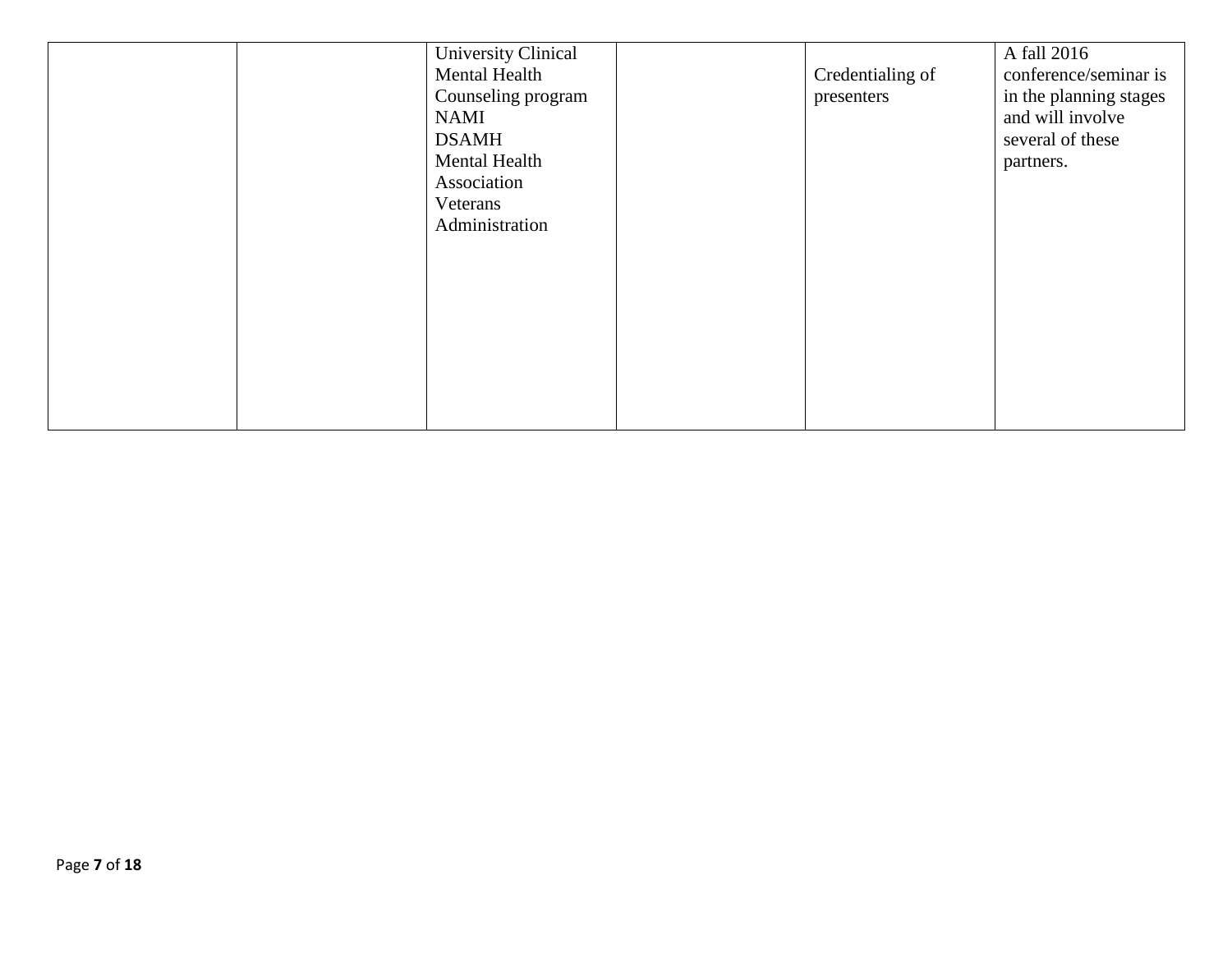| <b>Objective Three:</b>  |                            |                               |                 |                               |                           |
|--------------------------|----------------------------|-------------------------------|-----------------|-------------------------------|---------------------------|
| Increase number of       | Develop Public Health      | Participating middle          | Pilot 2015-2016 | Number of                     | Six (6) high schools      |
| middle and high          | and Allied Health          | and high schools              | school year and | partnerships with             | applied and received      |
| school students          | Programs of Study          | <b>Institutions of Higher</b> | ongoing         | <b>Institutions of Higher</b> | approval for the state-   |
| interested in careers in | (POS) to include           | Education (IHEs)              |                 | Education                     | model Allied Health       |
| mental and behavioral    | comprehensive middle       | Business and industry         |                 | (IHE) and employers           | Program of Study to       |
| health.                  | and high schools that      | leaders                       |                 | from business and             | begin for the 2016-       |
|                          | include behavioral         | Department of                 |                 | industry offering early       | 2017 school year.         |
| (target: future          | health curricula           | <b>Education CTE-Health</b>   |                 | work and college              |                           |
| workforce)               | ("Break the Silence",      | Sciences                      |                 | options for students          | The CNA state-model       |
|                          | suicide prevention and     | National Alliance for         |                 |                               | program of study (3-      |
|                          | <b>Mental Health First</b> | <b>Mental Illness</b>         |                 | Number of Local               | course program for        |
|                          | Aid certification),        | (NAMI)                        |                 | <b>Education Agencies</b>     | comprehensive high        |
|                          | early work and college     | <b>Mental Health First</b>    |                 | (LEAs) successfully           | schools) was released     |
|                          | options.                   | Aid Certified                 |                 | implementing Allied           | for applications in the   |
|                          |                            | Instructors                   |                 | Health and Public             | Fall 2016 for which       |
|                          |                            | National Council on           |                 | Health pathways               | two $(2)$ high schools    |
|                          |                            | <b>Behavioral Healthcare</b>  |                 |                               | have applied for the      |
|                          |                            |                               |                 | Number of students            | POS.                      |
|                          |                            |                               |                 | enrolled in Allied            |                           |
|                          |                            |                               |                 | Health/Public Health          | The Public &              |
|                          |                            |                               |                 |                               | <b>Community Health</b>   |
|                          |                            |                               |                 | pathways                      | state-model program       |
|                          |                            |                               |                 | Number of HOSA                | of study will be          |
|                          |                            |                               |                 | chapters/students             | released for              |
|                          |                            |                               |                 | raising awareness and         | applications in the fall  |
|                          |                            |                               |                 | funds NAMI-National           | 2017 and is schedule      |
|                          |                            |                               |                 |                               | to enroll students in     |
|                          |                            |                               |                 | Service Project               |                           |
|                          |                            |                               |                 |                               | 2017-2018 school          |
|                          |                            |                               |                 | LEA success in                | year.                     |
|                          |                            |                               |                 |                               |                           |
|                          |                            |                               |                 | pathway compliance            | <b>HOSA-Future Health</b> |
|                          |                            |                               |                 | monitoring                    | Professionals selected    |
|                          |                            |                               |                 |                               | NAMI as the 2-year        |
|                          |                            |                               |                 | Number of students            | <b>National Service</b>   |
|                          |                            |                               |                 | successfully                  | Project.                  |
|                          |                            |                               |                 | completing early work         |                           |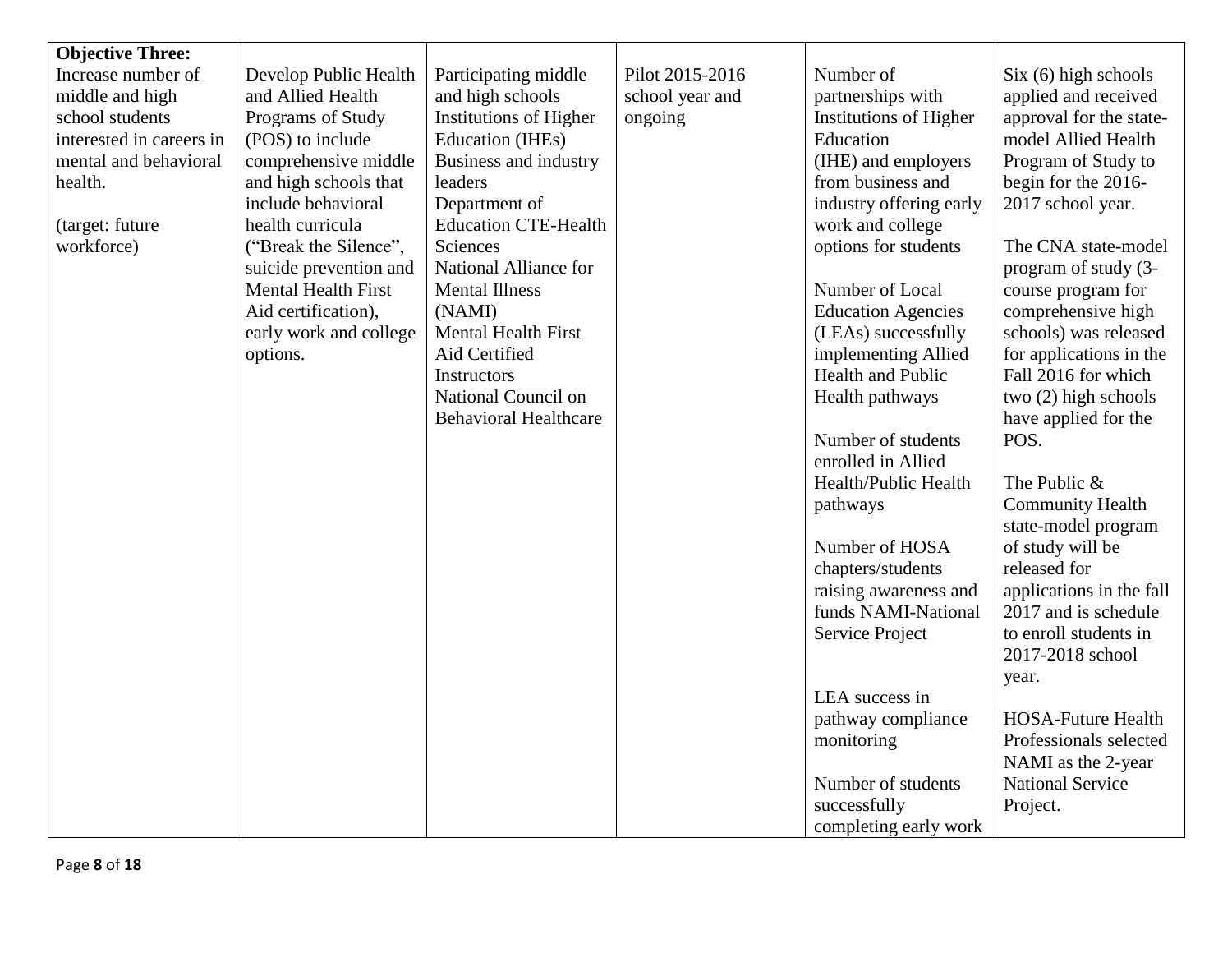|  |  | and college options | Wilmington                            |
|--|--|---------------------|---------------------------------------|
|  |  |                     | University has plans to               |
|  |  |                     | offer a Public Health                 |
|  |  |                     | Certificate for                       |
|  |  |                     | undergraduate                         |
|  |  |                     | students. The                         |
|  |  |                     | certificate will provide              |
|  |  |                     | general education in                  |
|  |  |                     | public and population                 |
|  |  |                     | health, epidemiology                  |
|  |  |                     | and health policy.                    |
|  |  |                     |                                       |
|  |  |                     | September 2016                        |
|  |  | Number of students  | resulted in 446                       |
|  |  | completing Mental   | students taking Health                |
|  |  | Health First Aid    | Promotion, AP honors                  |
|  |  | certification       | course, for 3 college                 |
|  |  |                     | credits.                              |
|  |  |                     |                                       |
|  |  |                     | Plans are being made                  |
|  |  |                     | to offer TOT for                      |
|  |  |                     | MHFA in late 201                      |
|  |  |                     |                                       |
|  |  |                     | Students who                          |
|  |  |                     |                                       |
|  |  |                     | complete Allied<br>Health programs of |
|  |  |                     | study receive nine                    |
|  |  |                     | college credits. Four                 |
|  |  |                     | credits are articulated               |
|  |  |                     | with DTCC, and five                   |
|  |  |                     | credits are dual-credit.              |
|  |  |                     | Students can take                     |
|  |  |                     | DTCC A&PII (BIO                       |
|  |  |                     | 121) in the summer                    |
|  |  |                     | following the $12th$                  |
|  |  |                     | grade year for an                     |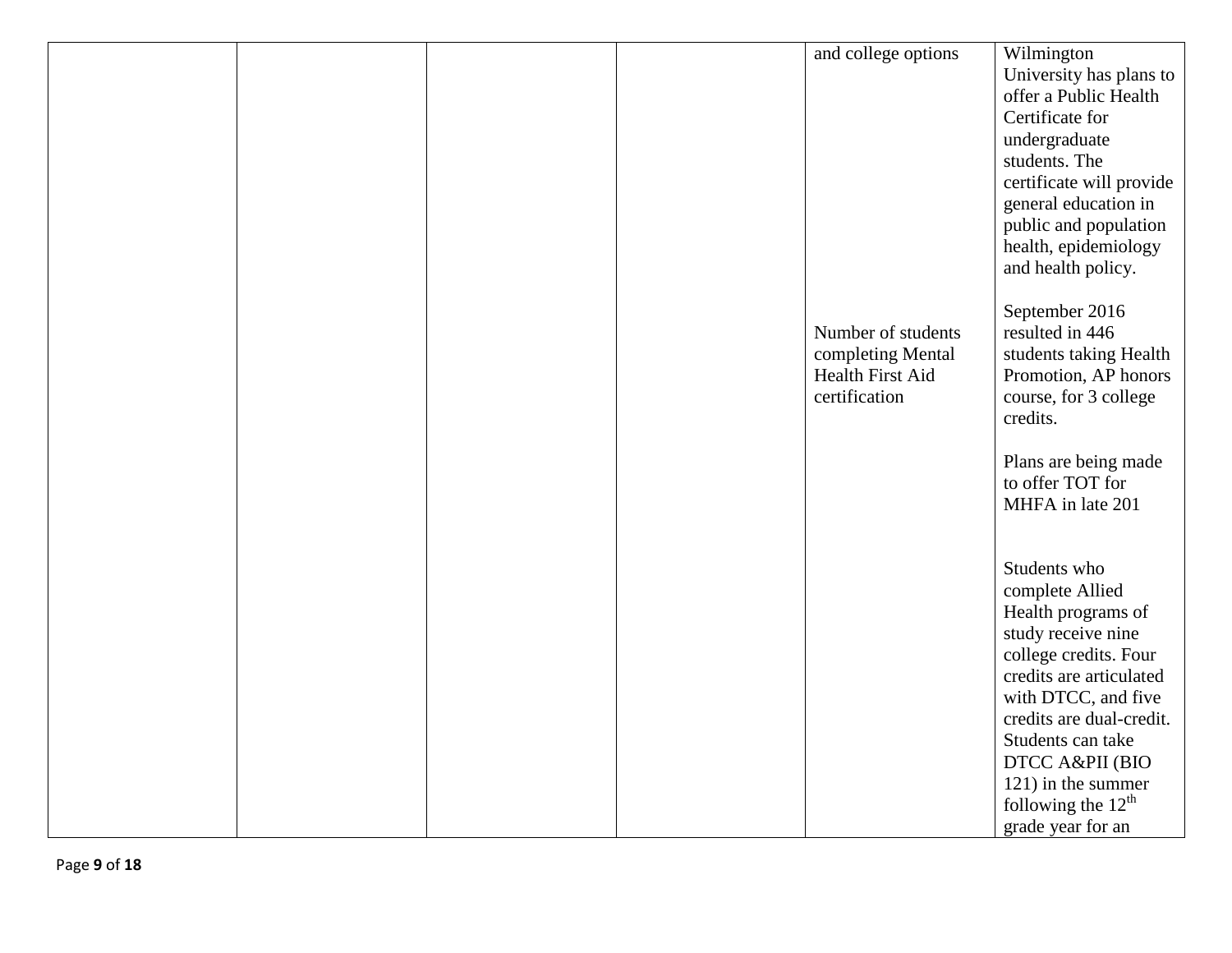| Number of schools<br>Increase partnerships<br>Develop partnership<br>Implementation in<br>providing career fairs<br>with Institutes of<br>between the following:<br>2015 and 2016; state-<br>Number of Delaware<br>wide 2017<br><b>Higher Education to</b><br>Department of<br>offer dual enrollment<br>Education<br>high school students<br>for high school<br>High schools<br>who graduate with<br>Charter schools<br>completed college<br>students, e.g.<br>Technical schools<br>credits<br>Introduction to<br>Universities<br>Psychology, Medical<br>Terminology, A & P.<br>Community colleges<br>2015 and ongoing<br><b>Partner with Nemours</b><br>NHPS and DOE<br>Number of high<br>Health & Prevention<br>schools and middle<br>Services (NHPS) and<br>DOE to expand their<br>schools with the<br><b>Health Literacy</b><br><b>Health Literacy</b><br>curriculum to be<br>curriculum offered to | Develop career fairs<br>on behavioral health<br>(mental health,<br>physical health, etc.) at<br>middle and high<br>school levels | Individual schools<br>consider kick-off for<br>pathways program<br>combined with career<br>fairs | 2016 and ongoing | <b>Analyze Department</b><br>of Labor data relative<br>to number of persons<br>employed in<br>behavioral health and | additional five credits.<br>In total, students can<br>achieve 14 college<br>credits before the fall<br>semester of freshman<br>college year. |
|---------------------------------------------------------------------------------------------------------------------------------------------------------------------------------------------------------------------------------------------------------------------------------------------------------------------------------------------------------------------------------------------------------------------------------------------------------------------------------------------------------------------------------------------------------------------------------------------------------------------------------------------------------------------------------------------------------------------------------------------------------------------------------------------------------------------------------------------------------------------------------------------------------|----------------------------------------------------------------------------------------------------------------------------------|--------------------------------------------------------------------------------------------------|------------------|---------------------------------------------------------------------------------------------------------------------|----------------------------------------------------------------------------------------------------------------------------------------------|
| high school and<br>middle school health<br>Number of students<br>curriculum.<br>who complete the<br>Health Literacy                                                                                                                                                                                                                                                                                                                                                                                                                                                                                                                                                                                                                                                                                                                                                                                     | available in all DE                                                                                                              |                                                                                                  |                  | demographics<br>students                                                                                            |                                                                                                                                              |

| <b>Objective Four:</b>                     |                       |                      |                  |                         |
|--------------------------------------------|-----------------------|----------------------|------------------|-------------------------|
| Increase number of                         | Encourage             | All IHEs in Delaware | 2015 and ongoing | Number of students      |
| college undergraduates   implementation of |                       |                      |                  | participating in "Stop- |
| who are interested in                      | "Stop Out" (Jeffreys, |                      |                  | Out option.             |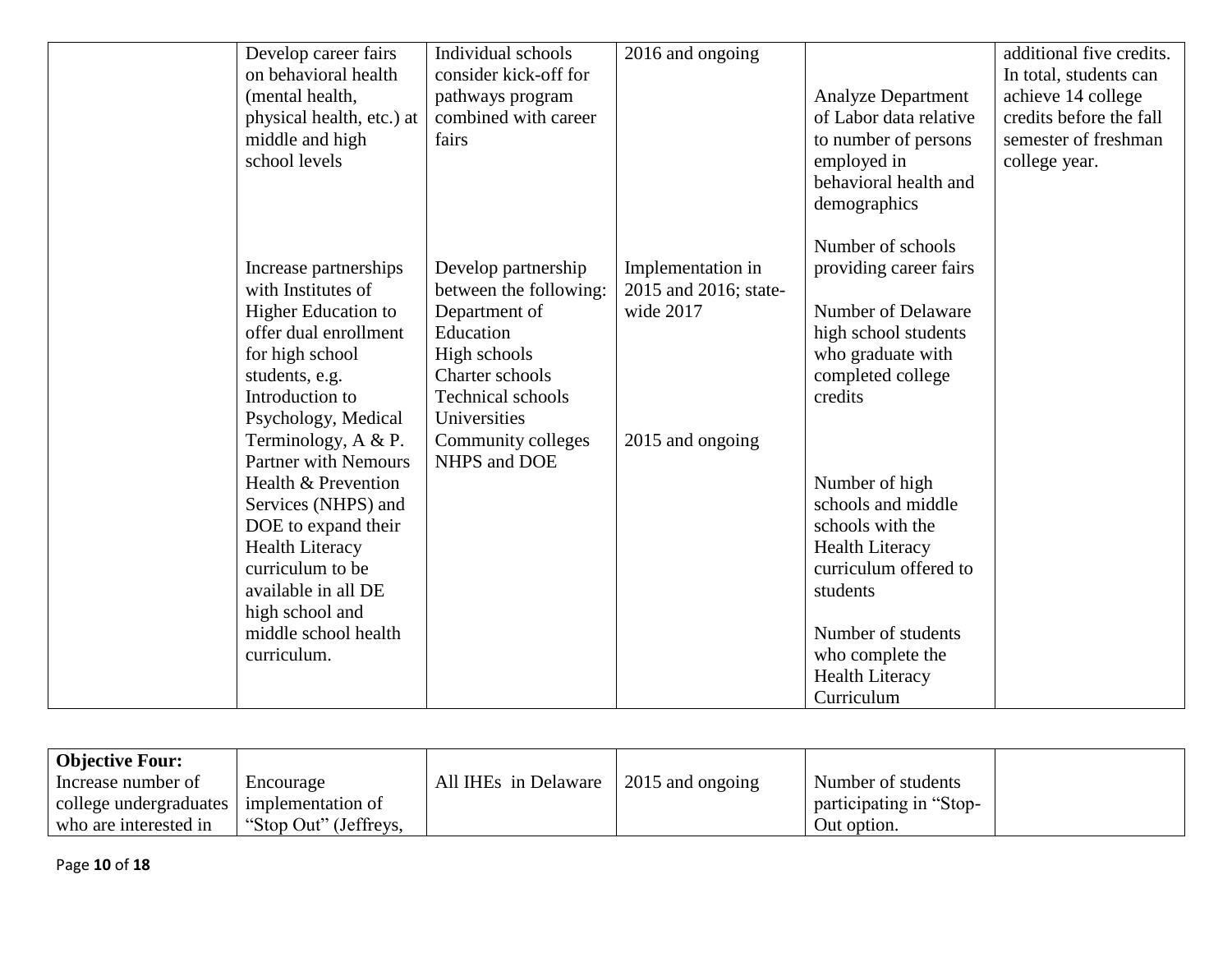| and prepared for a    | 2004) at all programs    |                       |                    |                         |  |
|-----------------------|--------------------------|-----------------------|--------------------|-------------------------|--|
| career in the         | to increase the number   |                       |                    | Number of Institutes    |  |
| behavioral healthcare | of students who          |                       |                    | of Higher Education     |  |
| field.                | complete degrees         |                       |                    | programs of study that  |  |
|                       |                          |                       |                    | implement "Stop Out"    |  |
| (target: future       |                          |                       |                    |                         |  |
| workforce)            | Develop career fairs     | IHE and SHIP to       | 2015 and ongoing   | Number of schools       |  |
|                       | on mental and            | partner with          |                    | providing career fairs  |  |
|                       | behavioral health for    | behavioral health     |                    |                         |  |
|                       | all post-secondary       | providers             |                    | Number of               |  |
|                       | institutions             |                       |                    | participants attending  |  |
|                       |                          |                       |                    |                         |  |
|                       |                          |                       |                    | Number of providers     |  |
|                       |                          |                       |                    | participating           |  |
|                       |                          |                       |                    |                         |  |
|                       | Create opportunities     | All IHEs              | 2015 and expand to | Schools track number    |  |
|                       | for informational        |                       | additional IHE     | of information          |  |
|                       | interviews in            |                       | ongoing            | interviews.             |  |
|                       | behavioral health and    |                       |                    |                         |  |
|                       | incorporate as part of a |                       |                    |                         |  |
|                       | curricula or pre-        |                       |                    |                         |  |
|                       | internship               |                       |                    |                         |  |
|                       | assignments.             |                       |                    |                         |  |
|                       |                          |                       |                    |                         |  |
|                       | Identify opportunities   | <b>IHEs</b>           | 2015 and ongoing   | Track number of         |  |
|                       | for experiential         | Providers of          |                    | students in IHEs in     |  |
|                       | learning such as         | behavioral healthcare |                    | Delaware successfully   |  |
|                       | internships and Co-ops   |                       |                    | completing              |  |
|                       | in mental health         |                       |                    | experiential learning,  |  |
|                       |                          |                       |                    | e.g., co-ops, and       |  |
|                       |                          |                       |                    | internships             |  |
|                       | Assess current course    | <b>IHEs</b>           | 2015 and ongoing   | Survey or assessment    |  |
|                       | offerings in mental      | SHIP when funding     |                    | findings available      |  |
|                       | and behavioral health    | available             |                    | Strategy team           |  |
|                       | (e.g., health            |                       |                    | identified to develop   |  |
|                       | psychology, addictive    |                       |                    | objectives and identify |  |
|                       | behaviors, crisis        |                       |                    | responsible parties     |  |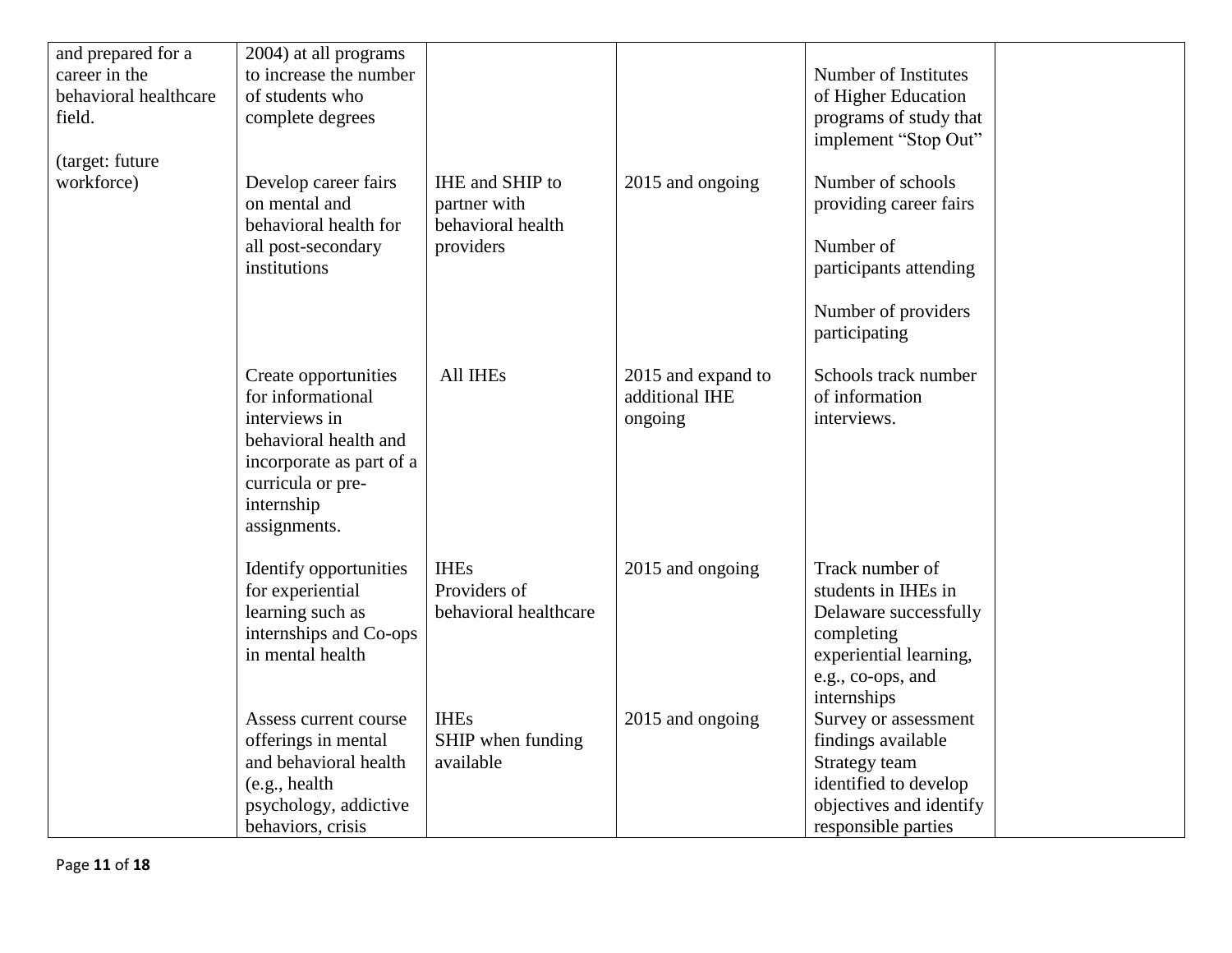| intervention AND the<br>basic sciences for<br>persons entering<br>behavioral health to<br>include but not be<br>limited to:<br>Microbiology,<br>Chemistry, Biology,<br>Anatomy and<br>Physiology,<br>Pharmacology,<br>Genetics,<br>Neurobiology) |                                     |                  |                                                     |                                                                                                                                                                                                                                                |
|--------------------------------------------------------------------------------------------------------------------------------------------------------------------------------------------------------------------------------------------------|-------------------------------------|------------------|-----------------------------------------------------|------------------------------------------------------------------------------------------------------------------------------------------------------------------------------------------------------------------------------------------------|
| Develop new courses<br>and programs and<br>expand programs<br>currently offered                                                                                                                                                                  | <b>SHIP</b> partners<br><b>IHEs</b> | 2015 and ongoing | Number new courses<br>offered<br>Number of programs | Three new courses in<br>Trauma-Informed<br>Approaches, two new<br>courses related to<br>Palliative and End-of<br>Life care, four new<br>course related to<br>Nutrition, Wellness<br>and Exercise at<br>Wilmington<br>University                |
| Review articulation<br>agreements between<br>Delaware IHEs to<br>ensure seamless<br>transition for students<br>with credits in<br>behavioral health<br>courses between IHEs                                                                      | <b>IHEs</b>                         | 2015 and ongoing | Number of articulation<br>agreements                | Reviewing the Labor<br>Bureau and future<br>employment<br>opportunities four new<br>educational certificates<br>are being developed at<br>Wilmington<br>University to meet the<br>needs of the<br>community. Three of<br>these tracks of study |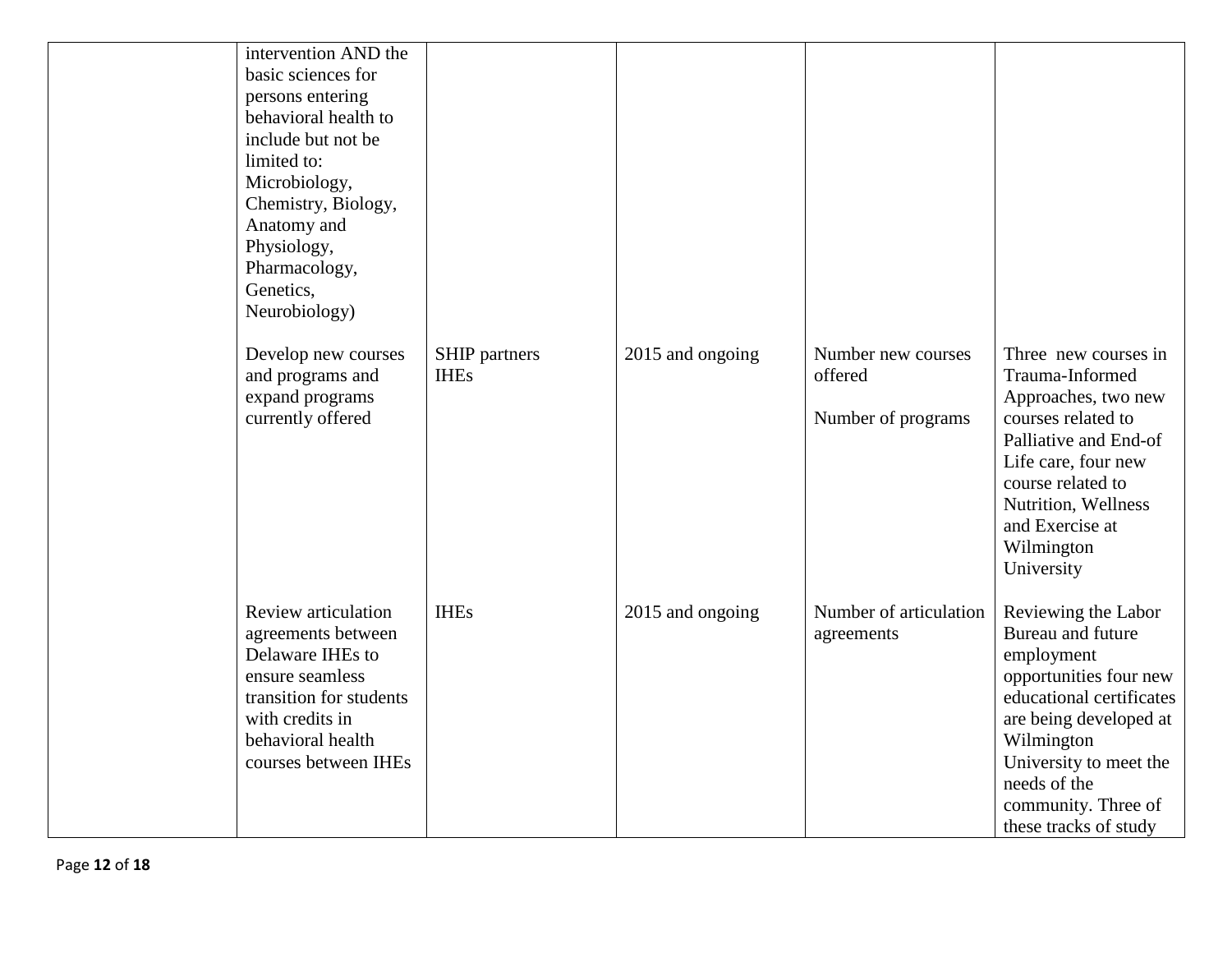|  |  | will be available to       |
|--|--|----------------------------|
|  |  | students, either post      |
|  |  | HS graduation or as a      |
|  |  | continuation of an AP      |
|  |  | course completed           |
|  |  | while in HS. The           |
|  |  | topics include,            |
|  |  | 1) Holistic                |
|  |  | Palliative and             |
|  |  | End of Life                |
|  |  | Care                       |
|  |  | 2) Nutrition and           |
|  |  | Fitness                    |
|  |  | $3)$ Health &              |
|  |  | Wellness                   |
|  |  | Student will gain 15       |
|  |  | college credits upon       |
|  |  | completion of each         |
|  |  | certificate. These         |
|  |  | college credits could      |
|  |  | be applied to a future     |
|  |  | BS degree. The fourth      |
|  |  | track of study $- a 15$    |
|  |  | credit undergraduate       |
|  |  | certificate in Trauma-     |
|  |  | <b>Informed Approaches</b> |
|  |  | - will be available to     |
|  |  | both students and non-     |
|  |  | students working in        |
|  |  | the field.                 |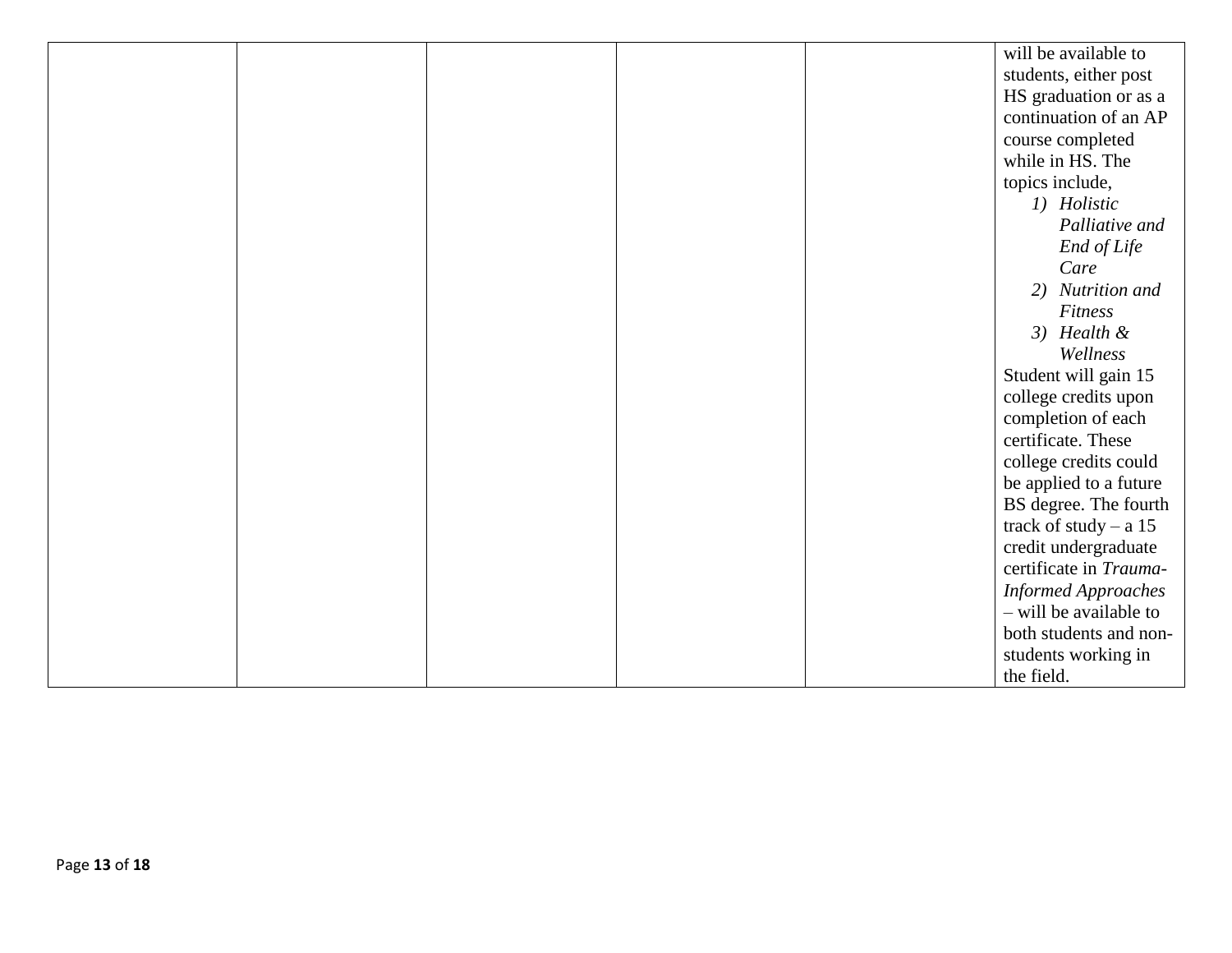| <b>Objective Five:</b>   | Identify current        | IHEs and SHIP when            | 2018             | Findings available       |                                 |
|--------------------------|-------------------------|-------------------------------|------------------|--------------------------|---------------------------------|
| Influence graduate       | graduate                | funding available             |                  |                          |                                 |
| schools curriculum to    | programs/curriculum     |                               |                  | Assessment completed     |                                 |
| reflect SHIP initiatives | and assess for gaps     |                               |                  |                          |                                 |
| and current needs        | and current state of    |                               |                  | New strategy             |                                 |
| based on data            | practice in DE          |                               |                  | committee established    |                                 |
|                          |                         |                               |                  | to create a plan and     |                                 |
| (target: current and     |                         |                               |                  | identify responsible     |                                 |
| future workforce)        |                         |                               |                  | parties                  |                                 |
|                          |                         |                               |                  |                          |                                 |
|                          | Include integrated care | <b>IHEs</b>                   | 2018             | Integrated care is part  |                                 |
|                          | in curricula            |                               |                  | of all behavioral health |                                 |
|                          |                         |                               |                  | curricula for Delaware   |                                 |
|                          |                         |                               |                  | IHE's                    |                                 |
|                          |                         |                               |                  |                          |                                 |
|                          | Promote certifications  | <b>SHIP</b>                   | 2015 and ongoing | Number of                | Wilmington                      |
|                          | and other learning      | <b>IHEs</b> for certification |                  | professional staff       | University recognizes           |
|                          | opportunities to        | programs                      |                  | certified in the         | the need to increase            |
|                          | prepare behavioral      | National Association          |                  | provision of integrated  | the number of                   |
|                          | health professionals    | of Social Workers,            |                  | care                     | Psychiatric Nurse               |
|                          | for the Patient         | <b>Delaware Certification</b> |                  |                          | Practitioners, and they         |
|                          | <b>Centered Medical</b> | <b>Board</b>                  |                  |                          | proposed the                    |
|                          | Home model and other    | American                      |                  |                          | development of a Post-          |
|                          | areas of integrated     | Psychological                 |                  |                          | Graduate Psychiatric            |
|                          | care.                   | Association, etc.             |                  |                          | <b>Mental Health Nurse</b>      |
|                          |                         | Division of                   |                  |                          | <b>Practitioner Certificate</b> |
|                          |                         | Professional                  |                  |                          | (PMHNP). Upon                   |
|                          |                         | Regulations including         |                  |                          | completion, the                 |
|                          |                         | but not limited to:           |                  |                          | student would be                |
|                          |                         | Delaware Board of             |                  |                          | eligible to apply for           |
|                          |                         | Nursing                       |                  |                          | <b>National Board</b>           |
|                          |                         | Psychology                    |                  |                          | Certification. Offering         |
|                          |                         | <b>Licensed Practitioners</b> |                  |                          | a Post Graduate                 |
|                          |                         | of Mental Health, etc.        |                  |                          | Certificate program in          |
|                          |                         |                               |                  |                          | Psychiatric Mental              |
|                          |                         |                               |                  |                          | Health which follows            |
|                          |                         |                               |                  |                          |                                 |
|                          |                         |                               |                  |                          | recommendations                 |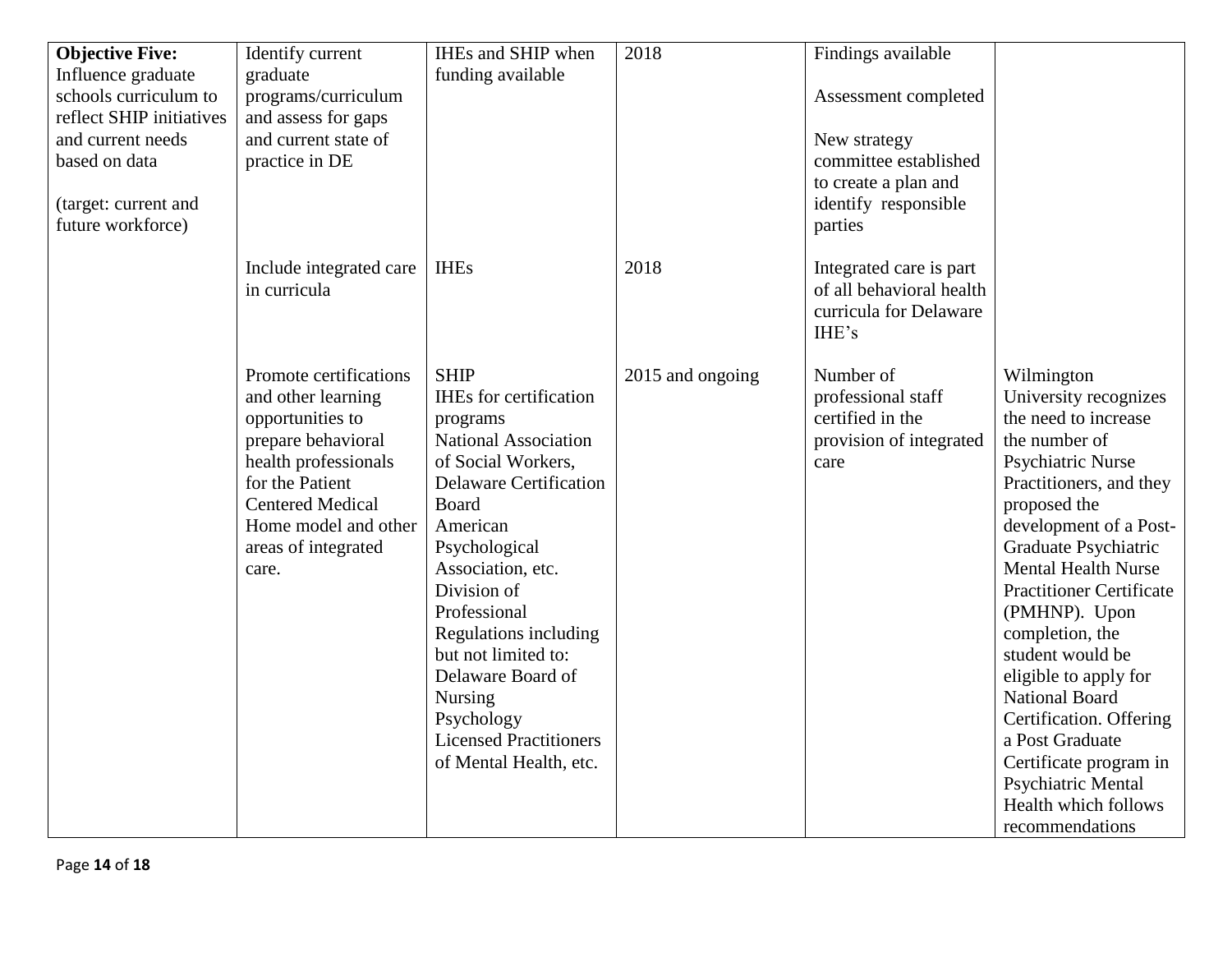|                       |                         |            |      |                    | made by the APRN              |
|-----------------------|-------------------------|------------|------|--------------------|-------------------------------|
|                       |                         |            |      |                    | <b>Consensus Model and</b>    |
|                       |                         |            |      |                    | The National                  |
|                       |                         |            |      |                    | Organization of Nurse         |
|                       |                         |            |      |                    | <b>Practitioner Faculties</b> |
|                       |                         |            |      |                    | (NONPF) to prepare            |
|                       |                         |            |      |                    | students with the             |
|                       |                         |            |      |                    | education needed to           |
|                       |                         |            |      |                    | meet eligibility for          |
|                       |                         |            |      |                    | certification and serve       |
|                       |                         |            |      |                    | the population foci.          |
|                       |                         |            |      |                    |                               |
| <b>Objective Six:</b> | Support the             | DHSA, SHIP | 2018 | Medical school for |                               |
| Promote the need for  | negotiations and        |            |      | Delaware           |                               |
| and the development   | discussions amongst     |            |      | implemented        |                               |
| of a Delaware medical | the Delaware Health     |            |      |                    |                               |
| school.               | Science Alliance        |            |      |                    |                               |
|                       | (DHSA) members          |            |      |                    |                               |
| (target: future       | about the creation of a |            |      |                    |                               |
| workforce)            | Delaware-based          |            |      |                    |                               |
|                       | medical school          |            |      |                    |                               |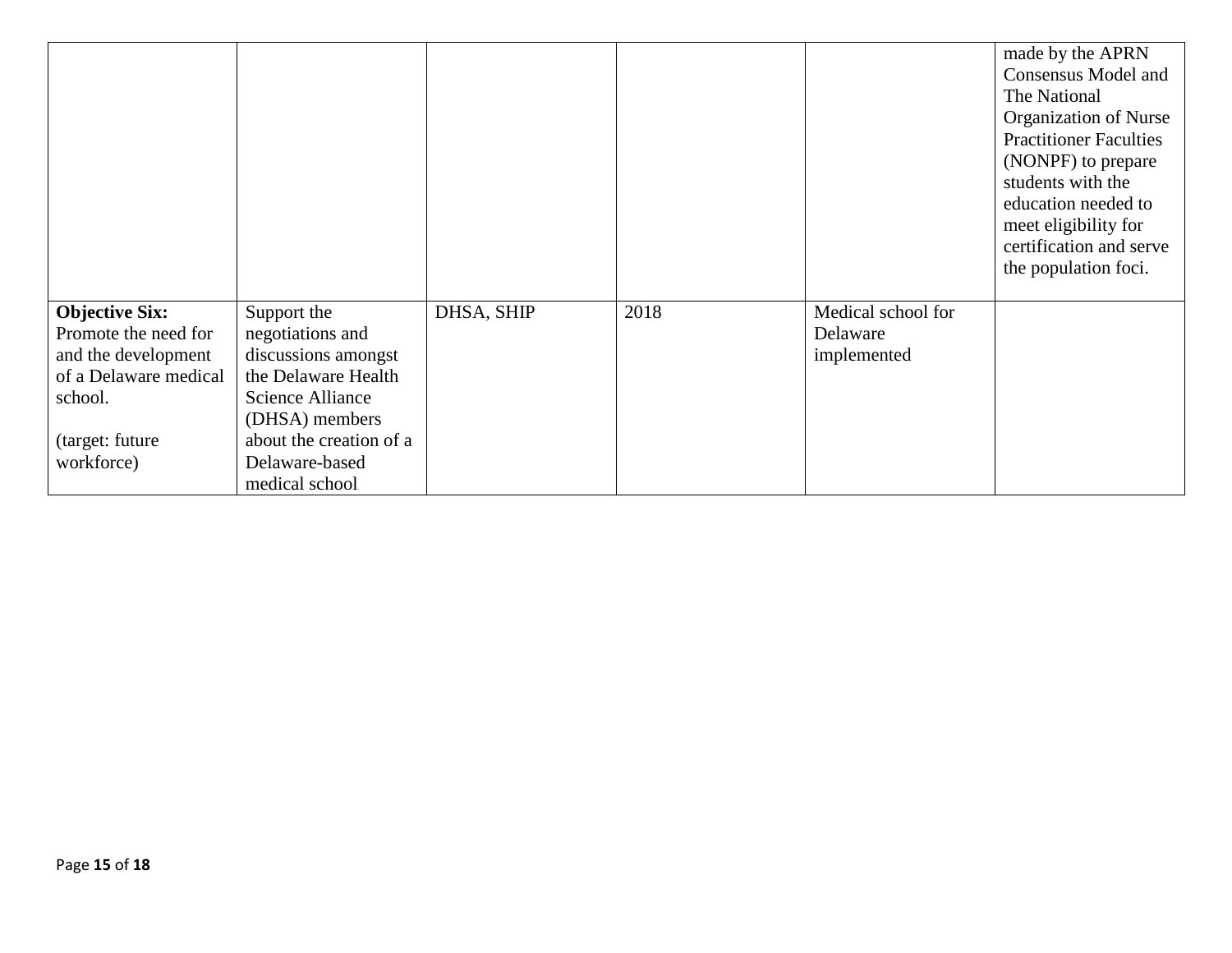#### **References**

- Bean, J. P., & Metzner, B. (1985). A conceptual model of non-traditional undergraduate student attrition. *Review of Educational Research,* 55, 485-540.
- Department of Health: State Health Improvement Plan White Paper. (2004, June). *The nurse workforce in Pennsylvania.*

Department of State Health Service. (2014). The mental health work shortage in Texas.

[http://www.bloomberg.com/news/2014-11-07/heroin-addict-emerges-from-an-arizona-cave-to-help-others.html,](http://www.bloomberg.com/news/2014-11-07/heroin-addict-emerges-from-an-arizona-cave-to-help-others.html) November 2014

<http://www.btslessonplans.org/> Breaking the silence curriculum.

[http://www.cwib.ca.gov/res/docs/special\\_committees/hwdc/meeting\\_materials/2013/California%20State%20Healthcare%20Workforce%20Develop](http://www.cwib.ca.gov/res/docs/special_committees/hwdc/meeting_materials/2013/California%20State%20Healthcare%20Workforce%20Development%20Planning%20Grant%20-%202012.pdf) [ment%20Planning%20Grant%20-%202012.pdf](http://www.cwib.ca.gov/res/docs/special_committees/hwdc/meeting_materials/2013/California%20State%20Healthcare%20Workforce%20Development%20Planning%20Grant%20-%202012.pdf) California final report from a planning grant.

<http://www.umassmed.edu/cipc/> The Certificate Program in Primary Care Behavioral Health

- <http://www.wiche.edu/mentalHealth/10926> The Western Interstate Commission on Higher Education provides technical assistance to Alaska, Arizona, California, Colorado, Hawaii, Nevada, New Mexico, North Dakota and Iowa
- Jeffreys, M. R. (2012). *Nursing student retention. Understanding the process and making a difference.* New York, NY: Springer Publishing Company.
- Jeffreys, M. R. (2004). *Nursing student retention. Understanding the process and making a difference.* New York, NY: Springer Publishing Company.

Lake, J. (2014). *Integrative mental health care: A therapist's handbook.* New York, NY: W. W. Norton & Company, Inc.

Lushniak, B. D. (2014, October 9). Why should you care about mental health [Blog]

Ohio State Health Improvement Plan (2012-2014).

Page **16** of **18** Illinois State Board of Health: State Health Improvement Plan (2007, May).*Forces of change assessment.*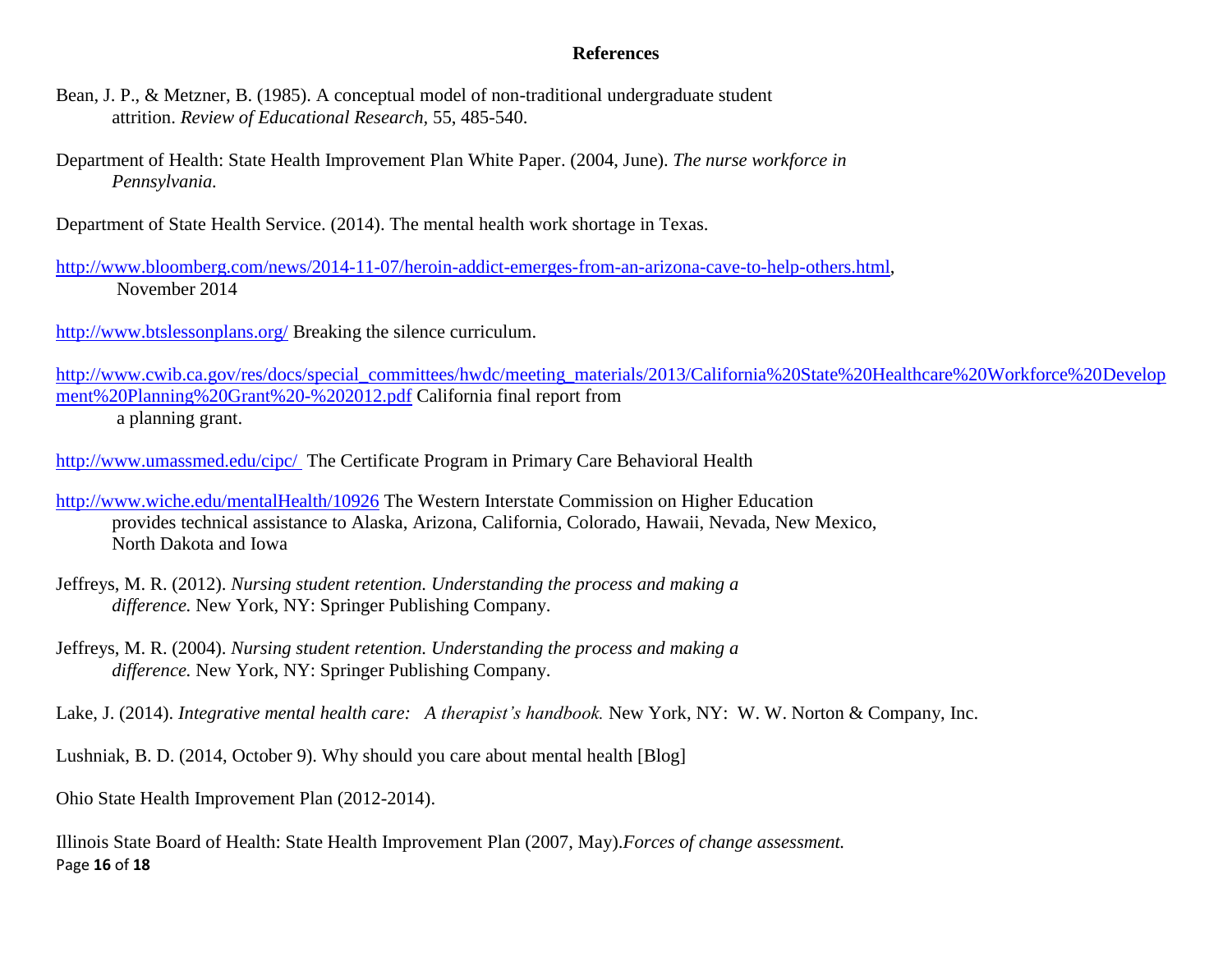Raney, L., Unutzer, J., Ratzliff, A., Sarvet, B., Hilt, R., Ward, M., Druss, B., Kernal, J., Parks, J., Vanderlip, E., & Chwastiak, L. (2015). Integrated care: Working at the interface of primary care and behavioral health from APA. Arlington, VA: American Psychiatric Publishing.

SAMHAS News: Building the behavioral health workforce. (2014, Fall). 22(4).

- Summary Report (2014, March) 90 day R & D Project, integrating behavioral health and primary care, (September-November, 2013), Cambridge, MA: Institute for Healthcare Improvement. [www.ihi.org](http://www.ihi.org/)
- U. S. Department of health and Human Services, *The business case for behavioral healthcare, (*Grant #1UR1SM060319-01, SAMHSA-HRSA).

Walker, L. O. & Avant, K. C. (1983). *Strategies for theory construction in nursing* (3<sup>rd</sup> ed.) Norwalk, CT: Appleton & Lange.

## **Source Documents**

Wilmington University (2014). Course syllabus: PSY 101-7 weeks.

Wilmington University (2014). Course Syllabus: HLT 321 Personal Wellness-7weeks.

## **Glossary**

Attrition: refers to students "dropping out" of any program.

a. **Voluntary attrition** is when a student drops out due to personal (nonacademic) reasons compared to **involuntary attrition** because of academic reason (failure or dismissal). To differentiate between the two types of involuntary attrition for the purposes of tracking students, identifying at-risk traditional periods during the academic program, and evaluating effectiveness of retention strategies initiated.

**Evidence informed**-The process of distilling and disseminating the best available evidence from research, context, and experience, and using that evidence to inform and improve practice and policy.

**Evidence-based Practice**-contribution of evidence to guide, decrease errors, a logical progression that provides the foundation for policies and procedures that are tested and found effective, as opposed to "the way we've always done it."

Ideal program success- students, who successfully completes the program's graduation requirements within the specific time period and without withdrawing o failing, passes any program requirements (certifications and/or licensing exams) on the first attempt, and obtains a job and/or enrolls in a more advanced program

**Nontraditional Undergraduate students**- are individuals, who meet one of more of the following

Page **17** of **18**